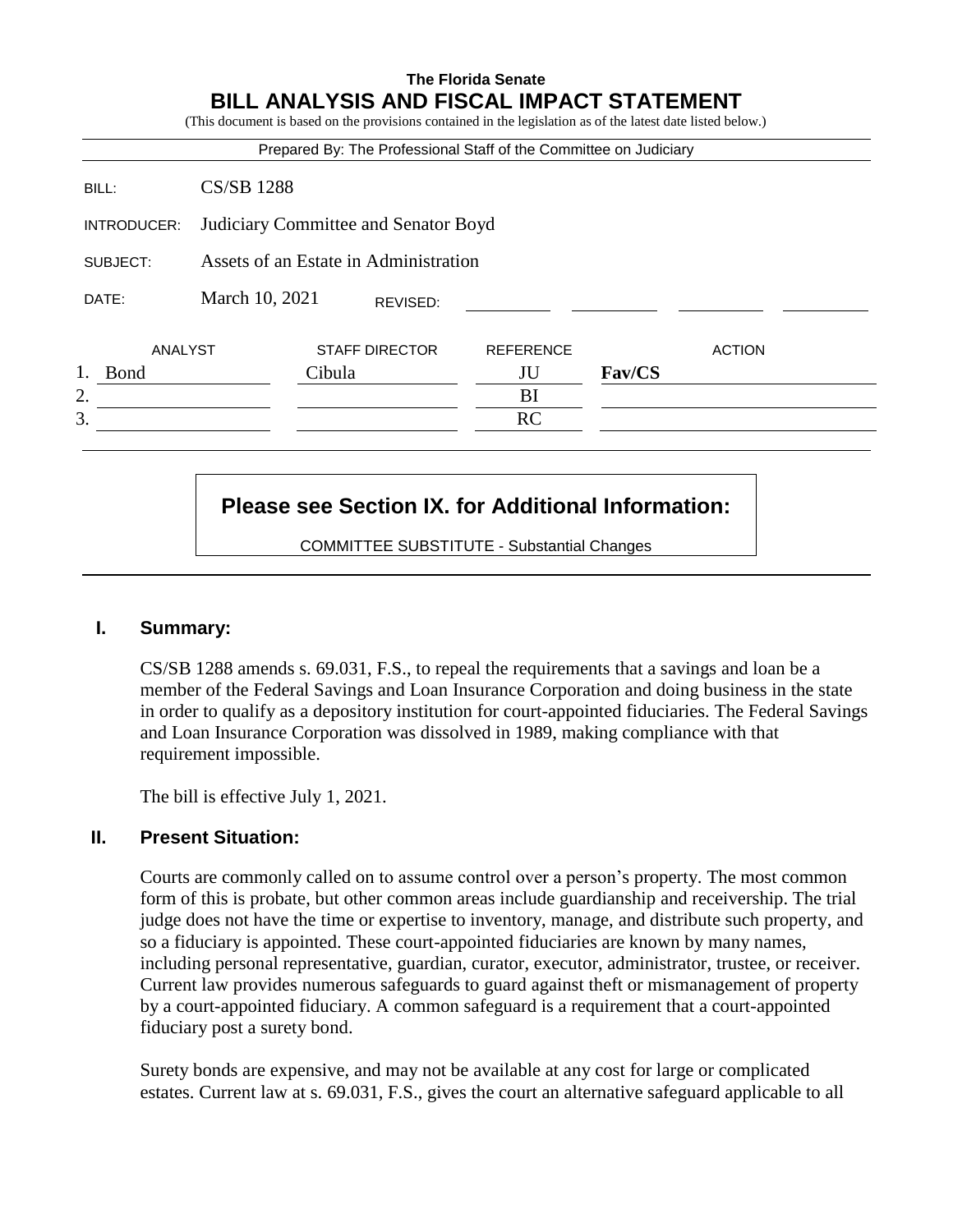court-appointed fiduciaries -- the use of a depository account. A depository account may be used where "the size of the bond . . . is burdensome or for other cause." Where a depository account is used, the property of the estate is deposited with a bank, trust company, or savings and loan. Court approval is required for every distribution from a depository account.

A depository account must be placed with a bank, trust company, or savings and loan association "(which savings and loan association is a member of the Federal Savings and Loan Insurance Corporation and doing business in this state)" designated by the court, consideration being given to any bank, trust company or savings and loan association proposed by the officer.<sup>1</sup>

The requirement that a savings and loan be a member of the Federal Savings and Loan Insurance Corporation is problematic. The Federal Savings and Loan Insurance Corporation was dissolved in 1989.<sup>2</sup> The requirement that a savings and loan must be doing business in the state is unique to savings and loan institutions, there is no similar requirement applicable to a bank or trust company appointed by the court as a depository institution.

## **III. Effect of Proposed Changes:**

The bill amends s. 69.031, F.S., to remove the requirements that a savings and loan be a member of the Federal Savings and Loan Insurance Corporation and be doing business in the state in order to qualify as a depository institution for court-appointed fiduciaries.

The bill is effective July 1, 2021.

#### **IV. Constitutional Issues:**

A. Municipality/County Mandates Restrictions:

The bill does not require counties or municipalities to spend funds or limit their authority to raise revenue or receive state-shared revenues as specified in article VII, section 18 of the Florida Constitution.

B. Public Records/Open Meetings Issues:

None.

C. Trust Funds Restrictions:

None.

D. State Tax or Fee Increases:

None.

 $\overline{a}$ 

 $1$  Section 69.031(1), F.S.

<sup>2</sup> Pub. L. No. 101–73, 103 Stat. 183 (August 9, 1989).